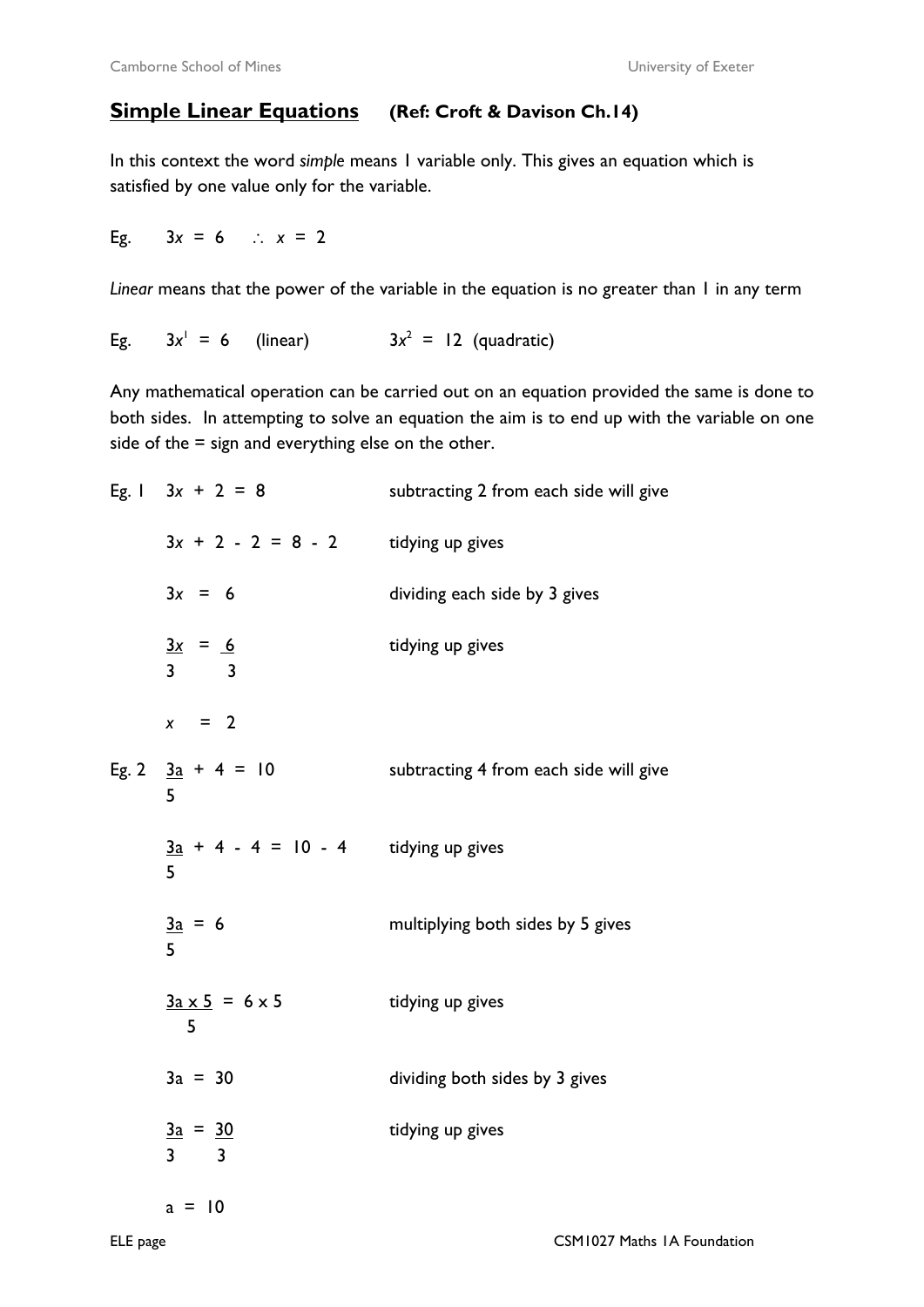If the variable appears within bracketed terms, the brackets must be multiplied out first

| Eg. I | $3(x + 4) = 2(2x + 5)$                         | multiplying out brackets gives      |
|-------|------------------------------------------------|-------------------------------------|
|       | $3x + 12 = 4x + 10$                            | subtracting 12 from each side gives |
|       | $3x + 12 - 12 = 4x + 10 - 12$ tidying up gives |                                     |
|       | $3x = 4x + -2$                                 | subtracting 4x from each side gives |
|       | $3x - 4x = 4x - 2 - 4x$                        | tidying up gives                    |
|       | $-x = -2$                                      | changing signs both sides gives     |
|       | $x = 2$                                        |                                     |

NB remember the equation is not solved until a numerical value for *x* (not -*x*) has been determined.

In practice, after working out the brackets, all terms with the variable are needed on one side of the = sign, with everything else on the other side. Instead of subtracting several terms from each side and tidying up, a short cut is to move each individual term from one side of the = sign to the other and changing its sign (positive to negative or visa versa).

```
Eg. 3x + 2 - 5 + 4x = 5x + 4 + 2x - 5 - 3x + 7 gives
     3x + 4x - 5x - 2x + 3x = 4 - 5 + 7 - 2 + 5 tidying up gives
     3x = 9∴ x = 3 
Eg. 2(3x + 1) - 4(x + 2) = 3(x + 3) - 4(x + 2) 6x + 2 - 4x - 8 + = 3x + 9 - 4x - 8 
      6x - 4x - 3x + 4x = 9 - 8 - 2 + 8 
     3x = 7x = 7 3
```
NB the value of *x* need not be a whole number!